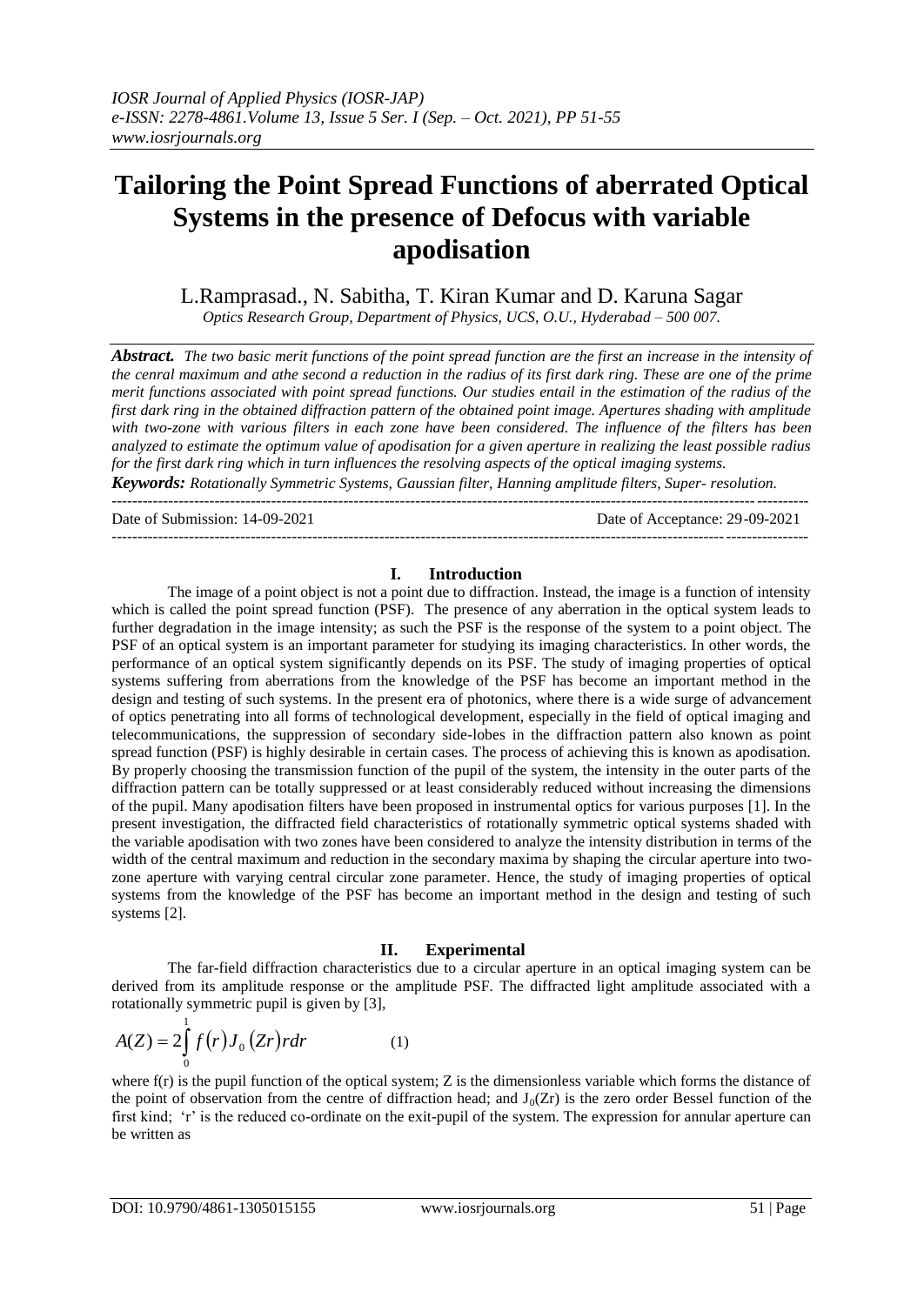$$
A(Z) = 2\left[\int_{0}^{a} 10^{-\beta r^2} J_0(Zr) r dr + \int_{a}^{b} \cos(\pi \beta \, \mathbf{r}) J_0(Zr) r dr \, \right] \tag{2}
$$

In the present study, we have considered the variable apodisation with two filters one Gaussian amplitude filter in the central zone and whose pupil function can be represented by

 $f(r) = 10^{-\beta r^2}$ ; in the inner zone and with Hanning amplitude filter which is represented by  $f(r) = \cos(\pi\beta r)$  at the outer zone .

where  $\beta$  is the apodising parameter controlling the non-uniform transmission of the pupil. The intensity PSF  $B(Z)$  which is the real measurable quantity can be obtained by taking the squared modulus of  $A(Z)$ . Thus,



### **III. Results And Discussion**

Expressions (2) and (3) have been used to compute the point spread functions of the apodised apertures with variable apodisation using two amplitude filters. Figure 1 depicts the intensity distribution curves for various degrees of apodisation parameter for two-zone circular aperture (a=0.4) with Gaussian filter in the inner zone and Hanning filter in the outer zone. Form the profile of the intensity distribution curves it is evident that for β = 0.50, i.e., for partial apodisation there appears to be a total elimination of the optical side-lobes thus shaping the point spread function to the desired profile. However, for extreme apodisation  $\beta = 1$ , the intensity in the central lobe tailors to the desired profile there by an increase in the intensity of the central maximum and reduction in the value of full width at half maxima (FWHM) is the outcome by employing the variable apodisation .Table-A provides the computed values of the radius of the first, second and third dark rings for circular aperture in the case of first order filter for different values of β.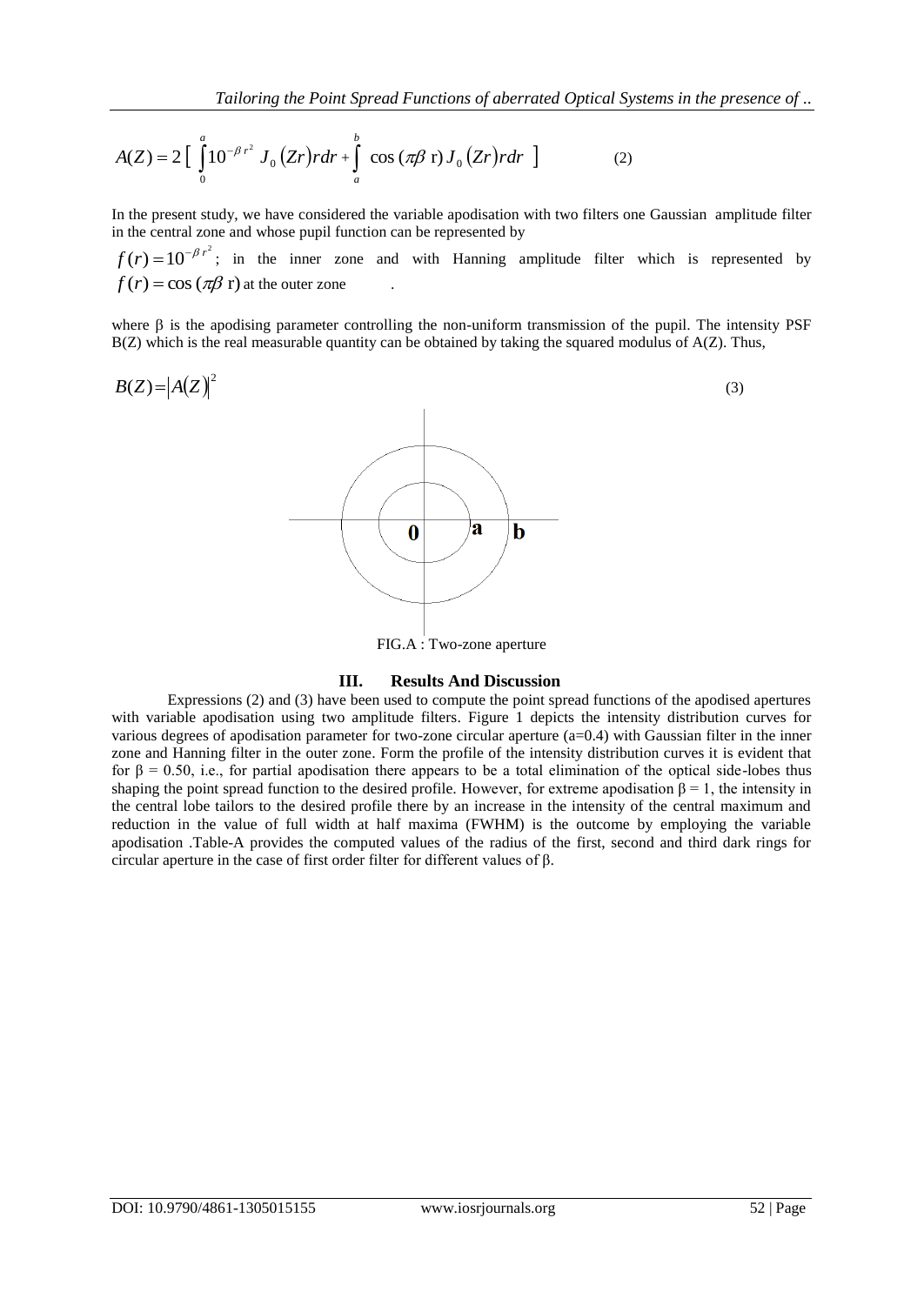

**FIGURE1.** Intensity distribution curves for aperture with variable apodisation.

| <b>TABLE A.</b> |                 |                 |                 |
|-----------------|-----------------|-----------------|-----------------|
| ß               | First           | Second          | Third           |
|                 | Minima          | Minima          | Minima          |
|                 | <b>Position</b> | <b>Position</b> | <b>Position</b> |
| 0.00            | 3.8317          | 7.0154          | 10.1728         |
| 0.10            | 3.8581          | 7.0300          | 10.1833         |
| 0.20            | 3.9463          | 7.0797          | 10.2179         |
| 0.30            | 4.1310          | 7.1928          | 10.2980         |
| 0.40            | 4.5124          | 7.4836          | 10.5218         |
| 0.50            | 5.3304          | 8.5378          | 11.7073         |
| 0.60            | 6.1977          | 9.6078          | 12.8801         |
| 0.70            | 3.3443          | 7.9745          | 11.3037         |
| 0.80            | 1.5484          | 6.7172          | 9.9824          |
| 0.90            | 2.1656          | 6.8507          | 10.0735         |
| 1.00            | 2.4560          | 6.9826          | 10.1631         |

**FIGURE2:** Intensity distribution curves for aperture with a =0.6

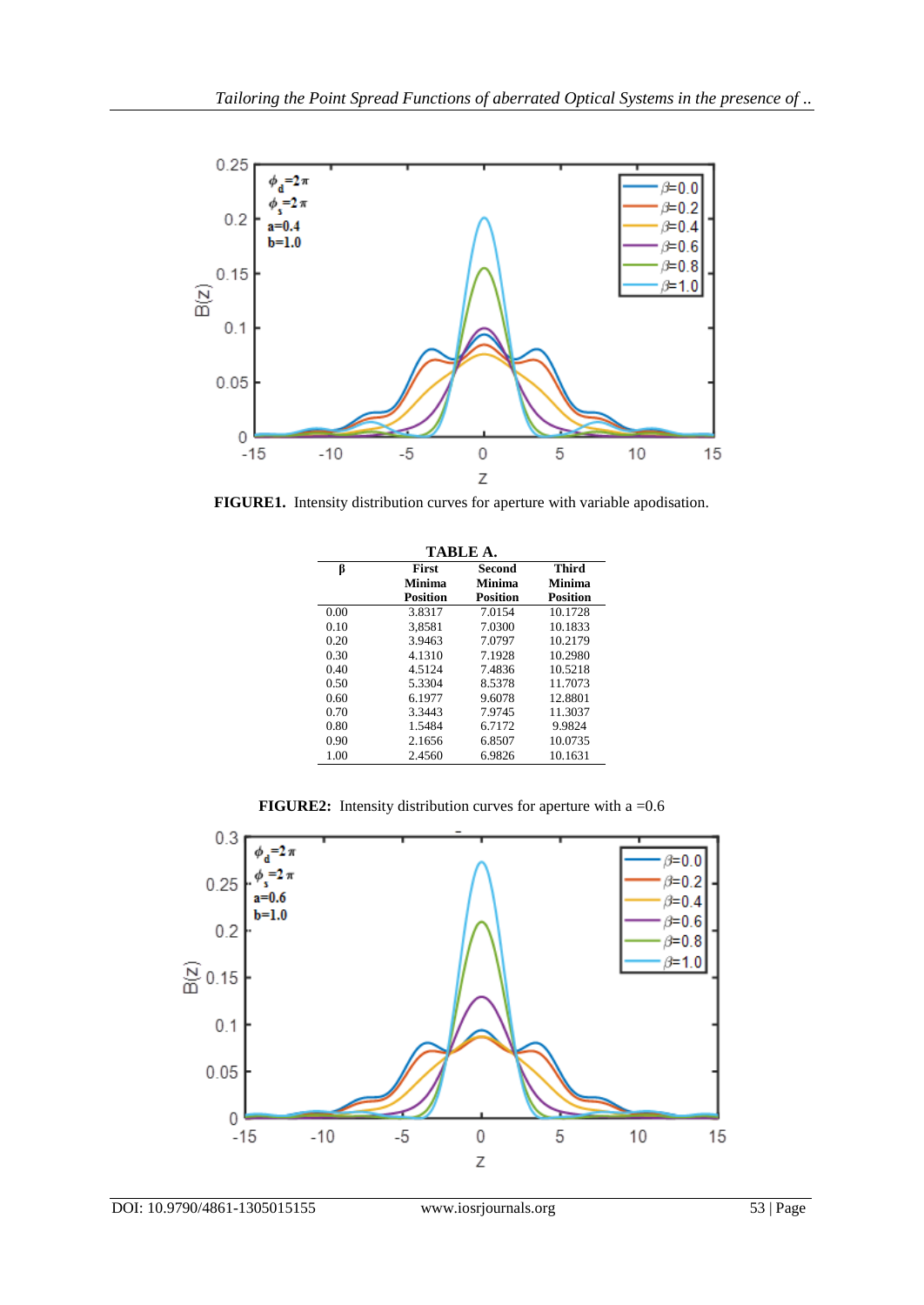Figure 2 depicts the intensity distribution curves for various amounts of apodisation parameter for twozone circular aperture (a=0.6) with Happ-genzel filter in the inner zone and Hanning filter in the outer zone. Form the profile of the intensity distribution curves it is evident that for  $\beta = 0.50$ , i.e., for partial apodisation there appears to be a total elimination of the optical side-lobes and for higher values of apodisation with  $\beta = 1$ , the intensity in the central lobe shapes to the desired profile resulting in an increase in the intensity of the central maximum and reduction in the reduction in the radius of the first dark ring , in other words the energy in the central maximum is increase with reduced size of the spot rendering it to be super-resolved.





Figures 3 and 4 depicts the intensity distribution curves for central zone with  $a = 0.7$  and  $a = 0.8$ 

### **IV. Conclusions**

The process of apodising the optical system with variable apodisation amplitude filter, suppresses fully or partially the optical side-lobes. For  $\beta = 0.5$  these side-lobes are totally eliminated for all the four orders of the optical filter considered. The radius of the first dark ring for clear apertures gets reduced by about one third for two-zone aperture ( $a = 0.5$ ). Energy is transferred from the Airy disc to surrounding rings, resulting in the increases in the strength of the optical side-lobes. By employing Gaussian amplitude filters in the central zone and Hanning amplitude filter in the outer zone results in a feature effective in shaping the point spread function of the given optical systems.

Ζ